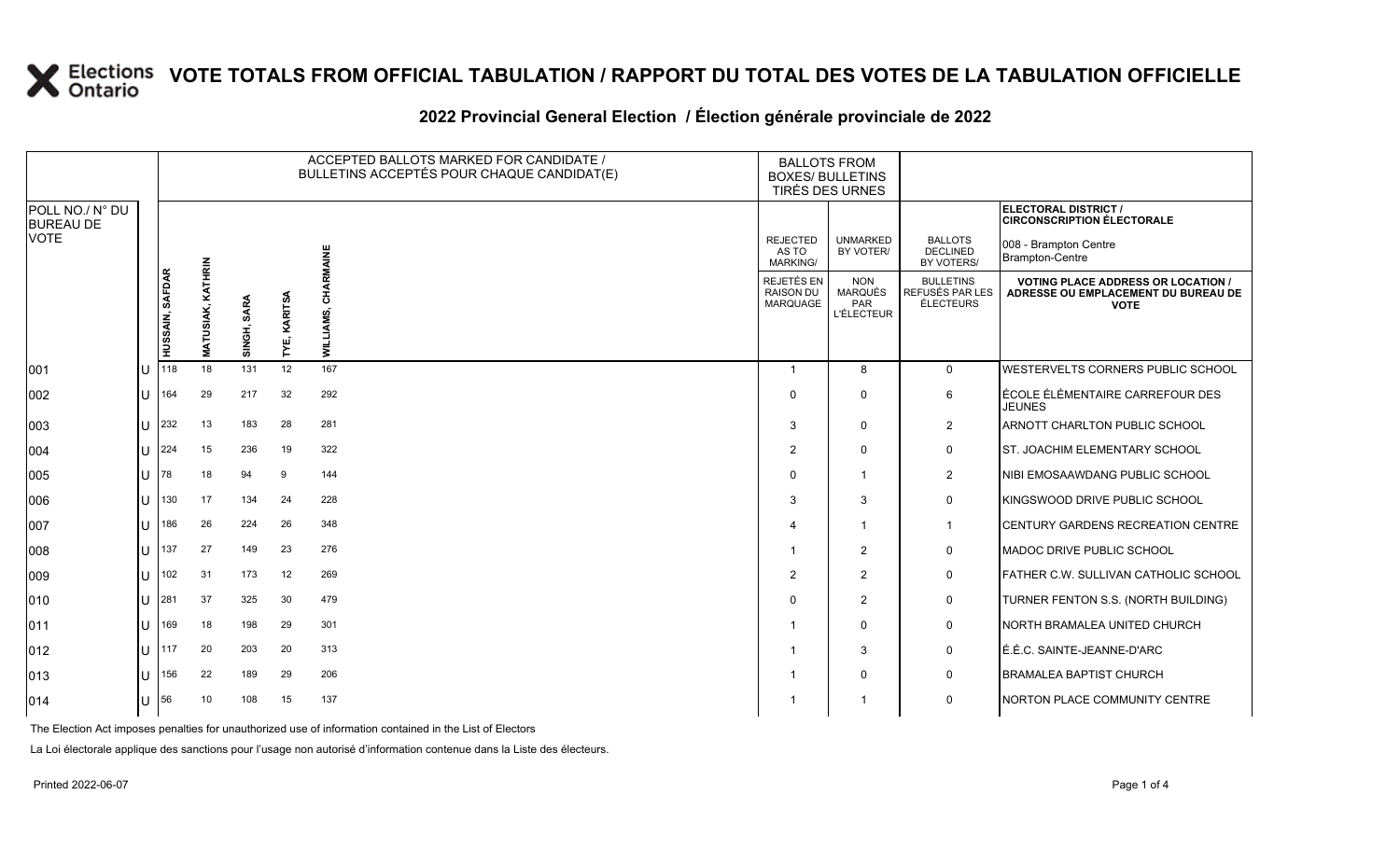# **X** Elections VOTE TOTALS FROM OFFICIAL TABULATION / RAPPORT DU TOTAL DES VOTES DE LA TABULATION OFFICIELLE

### **2022 Provincial General Election / Élection générale provinciale de 2022**

|                                     |     | ACCEPTED BALLOTS MARKED FOR CANDIDATE /<br>BULLETINS ACCEPTÉS POUR CHAQUE CANDIDAT(E) |                          |             |                |                   |  | <b>BALLOTS FROM</b><br><b>BOXES/ BULLETINS</b><br>TIRÉS DES URNES |                                                          |                                                  |                                                                                                 |
|-------------------------------------|-----|---------------------------------------------------------------------------------------|--------------------------|-------------|----------------|-------------------|--|-------------------------------------------------------------------|----------------------------------------------------------|--------------------------------------------------|-------------------------------------------------------------------------------------------------|
| POLL NO./ N° DU<br><b>BUREAU DE</b> |     |                                                                                       |                          |             |                |                   |  |                                                                   |                                                          |                                                  | ELECTORAL DISTRICT /<br><b>CIRCONSCRIPTION ÉLECTORALE</b>                                       |
| <b>VOTE</b>                         |     |                                                                                       |                          |             |                |                   |  | <b>REJECTED</b><br>AS TO<br>MARKING/                              | <b>UNMARKED</b><br>BY VOTER/                             | <b>BALLOTS</b><br><b>DECLINED</b><br>BY VOTERS/  | 008 - Brampton Centre<br>Brampton-Centre                                                        |
|                                     |     | HUSSAIN, SAFDAR                                                                       | <b>MATUSIAK, KATHRIN</b> | SINGH, SARA | KARITSA<br>٢Ě, | ਨ<br><b>MILLI</b> |  | REJETÉS EN<br>RAISON DU<br><b>MARQUAGE</b>                        | <b>NON</b><br><b>MARQUÉS</b><br>PAR<br><b>L'ÉLECTEUR</b> | <b>BULLETINS</b><br>REFUSÉS PAR LES<br>ÉLECTEURS | <b>VOTING PLACE ADDRESS OR LOCATION /</b><br>ADRESSE OU EMPLACEMENT DU BUREAU DE<br><b>VOTE</b> |
| 015                                 | ΙU  | 105                                                                                   | 17                       | 182         | 35             | 280               |  | $\Omega$                                                          | 3                                                        | $\overline{1}$                                   | HILLDALE PUBLIC SCHOOL                                                                          |
| 016                                 | IU  | 105                                                                                   | 31                       | 183         | 24             | 239               |  | $\overline{2}$                                                    | $\Omega$                                                 | $\mathbf 0$                                      | LESTER B. PEARSON CATHOLIC SCHOOL                                                               |
| 017                                 | Ш   | 139                                                                                   | 13                       | 140         | 13             | 124               |  | $\overline{2}$                                                    | $\overline{\mathbf{1}}$                                  | 0                                                | CLARK BOULEVARD PUBLIC SCHOOL                                                                   |
| 018                                 | IU  | 98                                                                                    | 23                       | 124         | 26             | 192               |  | $\mathcal{P}$                                                     | 3                                                        | $\mathbf 0$                                      | BALMORAL DRIVE SENIOR PUBLIC SCHOOL                                                             |
| 019                                 | IU. | 154                                                                                   | 23                       | 155         | 22             | 247               |  | 2                                                                 | $\Omega$                                                 | 0                                                | ST. JOHN FISHER CATHOLIC SCHOOL                                                                 |
| 020                                 | Ш   | 115                                                                                   | 15                       | 132         | 23             | 229               |  | $\Omega$                                                          | $\overline{\mathbf{1}}$                                  | $\mathbf 0$                                      | <b>LIONS BANQUET HALL</b>                                                                       |
| 021                                 | IU  | 90                                                                                    | 14                       | 113         | 19             | 208               |  |                                                                   | $\overline{1}$                                           | -1                                               | <b>ST. JEAN BREBEUF CATHOLIC SCHOOL</b>                                                         |
| 022                                 | Ш   | 54                                                                                    | 17                       | 115         | 19             | 192               |  | $\Omega$                                                          | $\mathbf 0$                                              | $\mathbf 0$                                      | <b>GRENOBLE PUBLIC SCHOOL</b>                                                                   |
| 023                                 | ΙU  | 111                                                                                   | 31                       | 177         | 27             | 284               |  | 3                                                                 | $\mathbf 0$                                              | $\mathbf 0$                                      | <b>GREENBRIAR RECREATION CENTRE</b>                                                             |
| 024                                 | IU  | 126                                                                                   | 14                       | 133         | 26             | 190               |  |                                                                   | $\overline{\mathbf{1}}$                                  | $\overline{1}$                                   | <b>FOLKSTONE PUBLIC SCHOOL</b>                                                                  |
| 025                                 | Ш   | 121                                                                                   | 29                       | 117         | 15             | 163               |  |                                                                   | $\overline{2}$                                           | $\mathbf 0$                                      | <b>FALLINGDALE PUBLIC SCHOOL</b>                                                                |
| 026                                 | IU. | 118                                                                                   | 24                       | 120         | 10             | 179               |  | $\Omega$                                                          | $\overline{\mathbf{1}}$                                  | -1                                               | <b>EASTBOURNE DRIVE PUBLIC SCHOOL</b>                                                           |
| 027                                 | IU  | 52                                                                                    | 22                       | 83          | 20             | 185               |  | $\Omega$                                                          | $\Omega$                                                 | -1                                               | <b>LEARNSCLIFFE RECREATION CENTRE</b>                                                           |
| 028                                 | IU. | 124                                                                                   | 23                       | 155         | 20             | 232               |  | 2                                                                 | $\Omega$                                                 | $\mathbf 0$                                      | DORSET DRIVE PUBLIC SCHOOL                                                                      |

The Election Act imposes penalties for unauthorized use of information contained in the List of Electors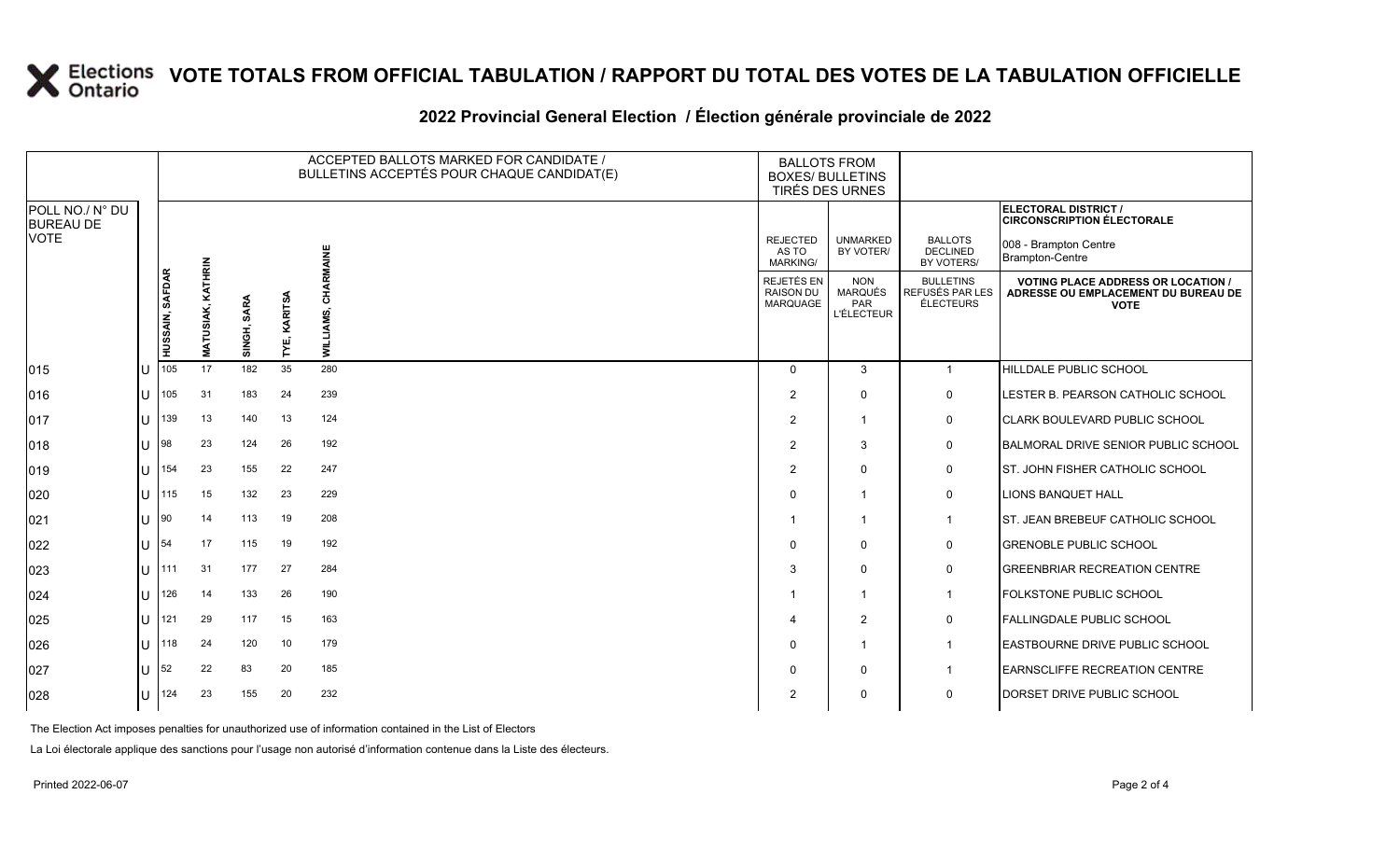# **X** Elections VOTE TOTALS FROM OFFICIAL TABULATION / RAPPORT DU TOTAL DES VOTES DE LA TABULATION OFFICIELLE

### **2022 Provincial General Election / Élection générale provinciale de 2022**

|                                     |                      |                          |             |                 | ACCEPTED BALLOTS MARKED FOR CANDIDATE /<br>BULLETINS ACCEPTÉS POUR CHAQUE CANDIDAT(E) | <b>BALLOTS FROM</b><br><b>BOXES/ BULLETINS</b><br>TIRÉS DES URNES |                                                          |                                                  |                                                                                                 |
|-------------------------------------|----------------------|--------------------------|-------------|-----------------|---------------------------------------------------------------------------------------|-------------------------------------------------------------------|----------------------------------------------------------|--------------------------------------------------|-------------------------------------------------------------------------------------------------|
| POLL NO./ N° DU<br><b>BUREAU DE</b> |                      |                          |             |                 |                                                                                       |                                                                   |                                                          |                                                  | ELECTORAL DISTRICT /<br><b>CIRCONSCRIPTION ÉLECTORALE</b>                                       |
| <b>VOTE</b>                         |                      |                          |             |                 | 뿔                                                                                     | <b>REJECTED</b><br>AS TO<br><b>MARKING/</b>                       | <b>UNMARKED</b><br>BY VOTER/                             | <b>BALLOTS</b><br><b>DECLINED</b><br>BY VOTERS/  | 008 - Brampton Centre<br>Brampton-Centre                                                        |
|                                     | HUSSAIN, SAFDAR      | <b>MATUSIAK, KATHRIN</b> | SINGH, SARA | KARITSA<br>TYË, | Ī                                                                                     | REJETÉS EN<br><b>RAISON DU</b><br>MARQUAGE                        | <b>NON</b><br><b>MARQUÉS</b><br>PAR<br><b>L'ÉLECTEUR</b> | <b>BULLETINS</b><br>REFUSÉS PAR LES<br>ÉLECTEURS | <b>VOTING PLACE ADDRESS OR LOCATION /</b><br>ADRESSE OU EMPLACEMENT DU BUREAU DE<br><b>VOTE</b> |
| 400                                 | 40                   | $\overline{7}$           | 39          | 10              | 65                                                                                    | $\Omega$                                                          | $\Omega$                                                 | $\overline{0}$                                   | 10-12 LAURELCREST CONDOMINIUMS                                                                  |
| 401                                 | $U$ 56               | $\overline{2}$           | 24          | 3               | 61                                                                                    | 1                                                                 | -1                                                       | 0                                                | THE SIERRA CONDOMINIUM                                                                          |
| 402                                 | $11 \, 38$           |                          | 24          | 3               | 67                                                                                    | $\Omega$                                                          | $\Omega$                                                 | 0                                                | BELLAIR CONDOMINIUMS - 24 HANOVER                                                               |
| 403                                 | <b>42</b>            | 3                        | 33          | $\overline{7}$  | 59                                                                                    |                                                                   | $\mathbf 0$                                              | 0                                                | BELLAIR CONDOMINIUMS - 22 HANOVER                                                               |
| 404                                 | $U$ 34               | 5                        | 38          | 3               | 43                                                                                    | 4                                                                 | $\Omega$                                                 | 0                                                | 4 HANOVER ROAD APTS.                                                                            |
| 405                                 | $11 \, 27$           | $\Omega$                 | 26          | $\overline{4}$  | 33                                                                                    | 0                                                                 | 0                                                        | 0                                                | 2 HANOVER ROAD APTS.                                                                            |
| 406                                 | 147                  | $\overline{4}$           | 14          | 6               | 23                                                                                    | $\overline{2}$                                                    | $\mathbf{0}$                                             | $\mathbf 0$                                      | <b>NORTON LAKE RESIDENCE</b>                                                                    |
| 407                                 | $\lfloor \rfloor$ 38 | 5                        | 24          | $\overline{4}$  | 42                                                                                    | 0                                                                 | $\Omega$                                                 | 0                                                | <b>MCDONALD TOWERS</b>                                                                          |
| 408                                 | $11$ 31              | 2                        | 27          | -5              | 35                                                                                    | $\Omega$                                                          | $\Omega$                                                 | $\mathbf 0$                                      | <b>STEWART TOWERS</b>                                                                           |
| 409                                 | 147                  | 2                        | 29          | $\overline{4}$  | 29                                                                                    |                                                                   | $\Omega$                                                 | 0                                                | 3 KNIGHTSBRIDGE KINGS CROSS APT.                                                                |
| 410                                 | $11 \, 142$          |                          | 25          | 3               | 25                                                                                    | $\Omega$                                                          | $\Omega$                                                 | $\mathbf 0$                                      | 11 KNIGHTSBRIDGE KINGS CROSS APT.                                                               |
| 411A                                | $U$ 31               | 12                       | 33          | 5               | 18                                                                                    | -1                                                                | 0                                                        | 0                                                | <b>COMPASS APARTMENTS</b>                                                                       |
| 411B                                | 23                   | 8                        | 30          | $\overline{4}$  | 26                                                                                    | $\Omega$                                                          | $\Omega$                                                 | $\mathbf 0$                                      | <b>COMPASS APARTMENTS</b>                                                                       |
| 700                                 | $ 1 $ 22             | $\Omega$                 | 10          | 4               | 15                                                                                    | 0                                                                 | $\Omega$                                                 | 0                                                | <b>BRAMALEA RETIREMENT RESIDENCES</b>                                                           |

The Election Act imposes penalties for unauthorized use of information contained in the List of Electors